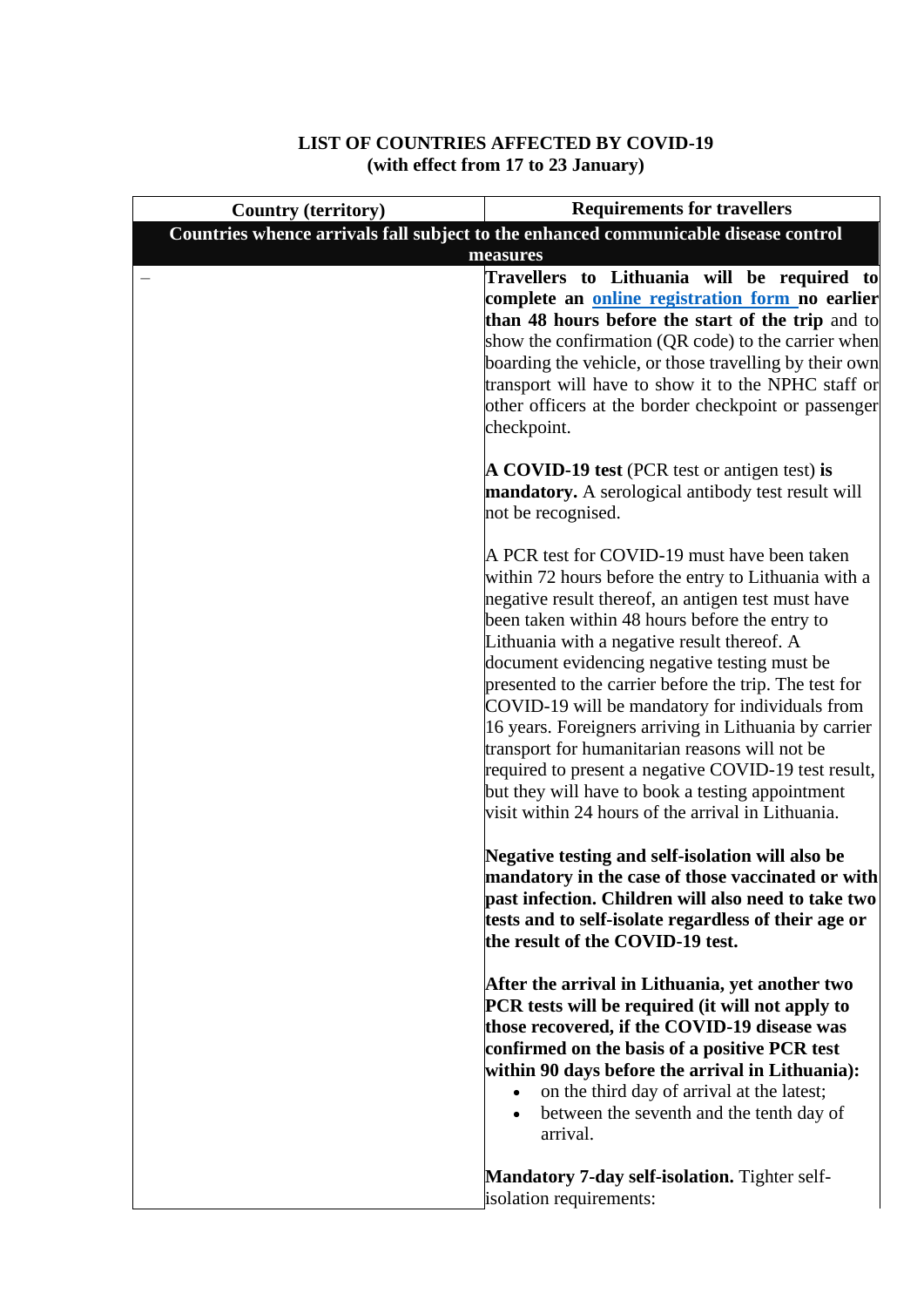• no walks outside;

no self-isolation in the same house or apartment with other family members that are not part of the travelling party. In the case of self-isolation with the family, the family members will be required to stay in self-isolation for the same period of time

• (they will not be issued a sick-leave certificate);

*\* employees of the listed occupations who live with other persons can self-isolate in one apartment or a house with other persons that have not been a part of the travelling party. Those staying together do not have to self-isolate.*

• it is mandatory to follow other self-isolation requirements.

Those subject to self-isolation exemptions will have to restrict the number of their contacts for 14 days of arrival in Lithuania. It is recommended that working persons commute only between work and home if there is no possibility of working from home. As regards contacts with others, wearing protective equipment covering the nose and mouth: face masks, respirators or other means will remain mandatory, also the observance of other general instructions for the prevention of COVID-19. They are also required to take two PCR tests in Lithuania:

- on the third day of arrival at the latest;
- between the seventh and the tenth day of arrival.

The place of self-isolation can be left at NPHC's permission to go to another place of self-isolation if it has to be changed for justified reasons (up to two times during the self-isolation period). It will be allowed to leave the place of self-isolation at the notification of the NPHC in the following cases:

• foreigners and citizens of the Republic of Lithuania living or working abroad, those who need to leave for health reasons, crew members, who are employed in companies engaged in international commercial transportation, or who carry out international commercial transportation by all types of vehicles, will be allowed to depart from the Republic of Lithuania to the country where they live, work or where health care will be provided before the lapse of the required period of self-isolation.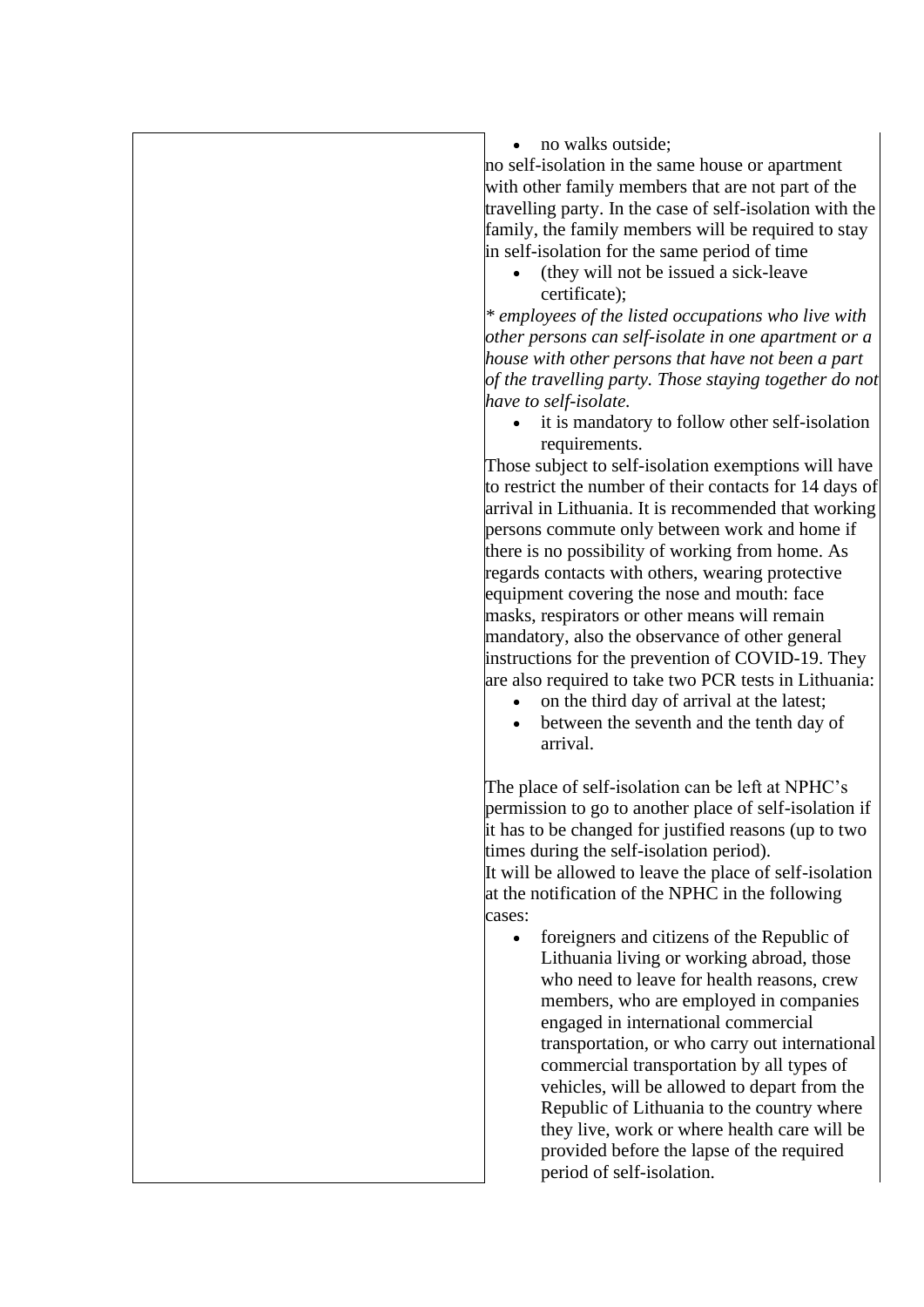|                                                                                     | It will be allowed to leave the place of self-isolation<br>without the notification of the NPHC in the<br>following cases:<br>to go or take a person who cannot take care<br>of themselves to a personal health care<br>institution (PHCI) for emergency aid:<br>to go to a mobile point or a PHCI to have<br>$\bullet$<br>nasopharyngeal and oropharyngeal swab<br>specimen collected for a COVID-19 test<br>after prior registration with the COVID-19<br>Hotline at 1808 or with the NPHC, or to<br>transport those unable to take care of<br>themselves for this purpose. |  |  |
|-------------------------------------------------------------------------------------|-------------------------------------------------------------------------------------------------------------------------------------------------------------------------------------------------------------------------------------------------------------------------------------------------------------------------------------------------------------------------------------------------------------------------------------------------------------------------------------------------------------------------------------------------------------------------------|--|--|
|                                                                                     | <b>Countries in red and grey categories</b>                                                                                                                                                                                                                                                                                                                                                                                                                                                                                                                                   |  |  |
| <b>Countries of the European Economic</b>                                           | Travellers to Lithuania will be required to                                                                                                                                                                                                                                                                                                                                                                                                                                                                                                                                   |  |  |
| Area                                                                                | complete an online registration form no earlier                                                                                                                                                                                                                                                                                                                                                                                                                                                                                                                               |  |  |
| Ireland                                                                             | than 48 hours before the start of the trip and to                                                                                                                                                                                                                                                                                                                                                                                                                                                                                                                             |  |  |
| Republic of Austria                                                                 | show the confirmation (QR code) to the carrier                                                                                                                                                                                                                                                                                                                                                                                                                                                                                                                                |  |  |
| Kingdom of Belgium                                                                  | when boarding the vehicle, or those travelling by                                                                                                                                                                                                                                                                                                                                                                                                                                                                                                                             |  |  |
| Republic of Bulgaria                                                                | their own transport will have to show it to the<br>NPHC staff or other officers at the border                                                                                                                                                                                                                                                                                                                                                                                                                                                                                 |  |  |
| <b>Czech Republic</b>                                                               | checkpoint or passenger checkpoint.                                                                                                                                                                                                                                                                                                                                                                                                                                                                                                                                           |  |  |
| Kingdom of Denmark                                                                  |                                                                                                                                                                                                                                                                                                                                                                                                                                                                                                                                                                               |  |  |
| Republic of Estonia                                                                 | Frontier workers, also those crossing the border                                                                                                                                                                                                                                                                                                                                                                                                                                                                                                                              |  |  |
| Hellenic Republic (including Corfu,                                                 | between the Republic of Lithuania and another                                                                                                                                                                                                                                                                                                                                                                                                                                                                                                                                 |  |  |
| Kefalonia, Zakynthos, Thassos, Crete,                                               | European Economic Area country every day or                                                                                                                                                                                                                                                                                                                                                                                                                                                                                                                                   |  |  |
| Rhodes, and Santorini)                                                              | every working day for work-related purpose, pupils                                                                                                                                                                                                                                                                                                                                                                                                                                                                                                                            |  |  |
| Republic of Iceland                                                                 | and those transporting them to an education                                                                                                                                                                                                                                                                                                                                                                                                                                                                                                                                   |  |  |
| Kingdom of Spain (including Mallorca,<br>Fuerteventura, Tenerife, and Gran Canaria) | establishment, also students and trainees must                                                                                                                                                                                                                                                                                                                                                                                                                                                                                                                                |  |  |
| Italian Republic                                                                    | register at least once a month, except when                                                                                                                                                                                                                                                                                                                                                                                                                                                                                                                                   |  |  |
| Republic of Cyprus                                                                  | travelling by passenger transport.                                                                                                                                                                                                                                                                                                                                                                                                                                                                                                                                            |  |  |
| Republic of Croatia                                                                 |                                                                                                                                                                                                                                                                                                                                                                                                                                                                                                                                                                               |  |  |
| Republic of Latvia                                                                  | Cruise ship passengers are not required to complete                                                                                                                                                                                                                                                                                                                                                                                                                                                                                                                           |  |  |
|                                                                                     | a passenger form if the ship's crew submits a                                                                                                                                                                                                                                                                                                                                                                                                                                                                                                                                 |  |  |
| Republic of Poland                                                                  | Maritime Declaration of Health to the National<br>Public Health Centre in accordance with the                                                                                                                                                                                                                                                                                                                                                                                                                                                                                 |  |  |
| Principality of Liechtenstein                                                       | <b>International Health Regulations and Medical-</b>                                                                                                                                                                                                                                                                                                                                                                                                                                                                                                                          |  |  |
| <b>Grand Duchy of Luxembourg</b>                                                    | Quarantine Control Regulations of the NPHC.                                                                                                                                                                                                                                                                                                                                                                                                                                                                                                                                   |  |  |
| Republic of Malta                                                                   |                                                                                                                                                                                                                                                                                                                                                                                                                                                                                                                                                                               |  |  |
| Kingdom of the Netherlands                                                          | Those who have not been vaccinated against                                                                                                                                                                                                                                                                                                                                                                                                                                                                                                                                    |  |  |
| Kingdom of Norway                                                                   | COVID-19 and do not have a history of past                                                                                                                                                                                                                                                                                                                                                                                                                                                                                                                                    |  |  |
| Portuguese Republic (including Madeira)                                             | infection and do not belong to any other exemption                                                                                                                                                                                                                                                                                                                                                                                                                                                                                                                            |  |  |
| French Republic (including Martinique,                                              | group will be required to have a COVID-19 test                                                                                                                                                                                                                                                                                                                                                                                                                                                                                                                                |  |  |
| French Guiana, Réunion, and Mayotte)                                                | (only PCR or antigen tests will be recognised; a                                                                                                                                                                                                                                                                                                                                                                                                                                                                                                                              |  |  |
| Romania                                                                             | serological antibody test result will not be                                                                                                                                                                                                                                                                                                                                                                                                                                                                                                                                  |  |  |
| Republic of Slovenia                                                                | recognised).                                                                                                                                                                                                                                                                                                                                                                                                                                                                                                                                                                  |  |  |
| Slovak Republic                                                                     |                                                                                                                                                                                                                                                                                                                                                                                                                                                                                                                                                                               |  |  |
| Republic of Finland                                                                 | A PCR test for COVID-19 must have been taken                                                                                                                                                                                                                                                                                                                                                                                                                                                                                                                                  |  |  |
| Kingdom of Sweden                                                                   | within 72 hours before the entry to Lithuania with a                                                                                                                                                                                                                                                                                                                                                                                                                                                                                                                          |  |  |
| <b>Swiss Confederation</b>                                                          |                                                                                                                                                                                                                                                                                                                                                                                                                                                                                                                                                                               |  |  |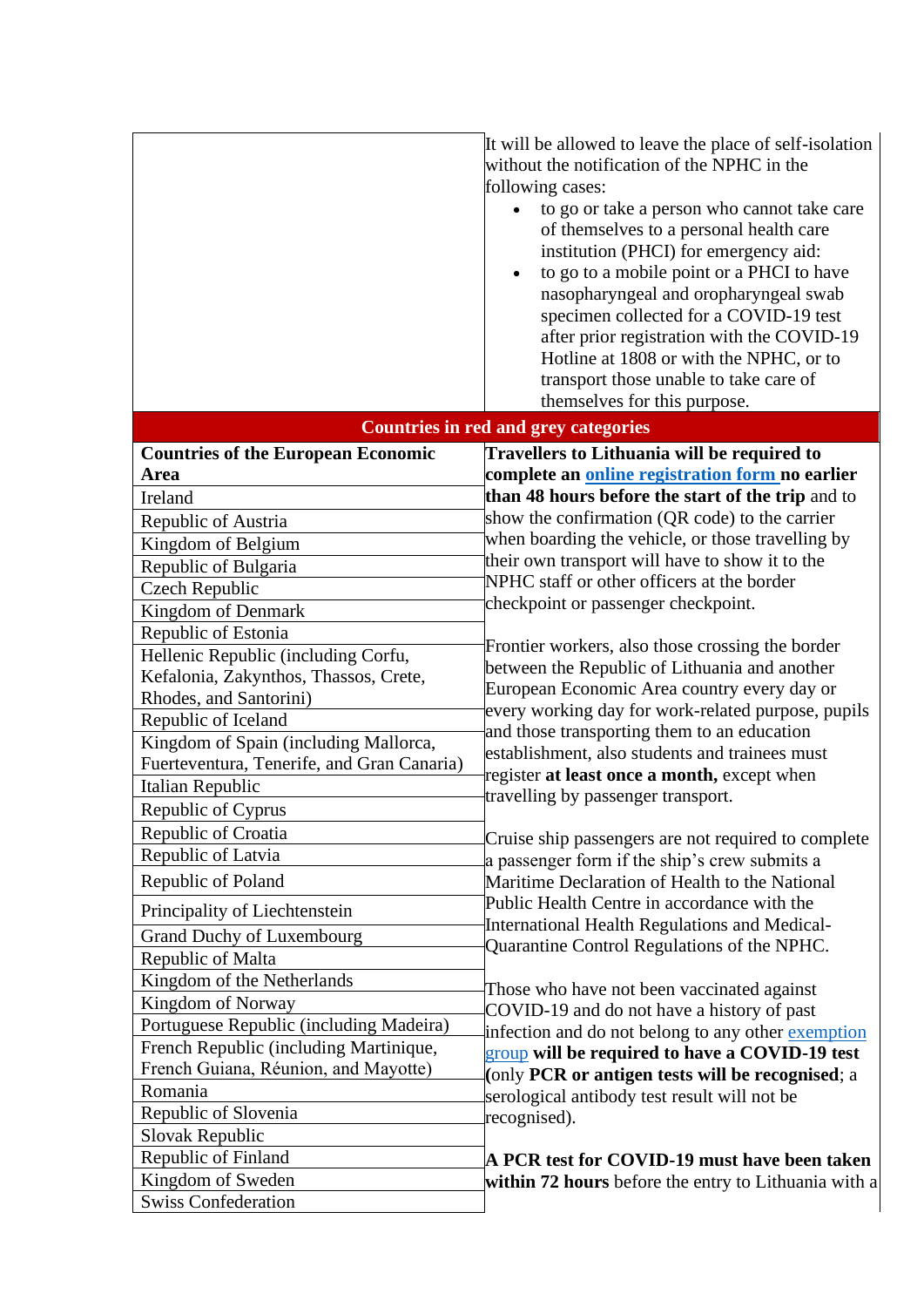| Republic of Hungary                     | negative result thereof, an antigen test must have                                                      |
|-----------------------------------------|---------------------------------------------------------------------------------------------------------|
| <b>Federal Republic of Germany</b>      | been taken within 48 hours before the entry to                                                          |
| <b>Other countries</b>                  | Lithuania with a negative result thereof. A                                                             |
| Islamic Republic of Afghanistan         | document evidencing negative testing must be                                                            |
| Republic of Albania                     | presented to the carrier before the trip. The test for                                                  |
| People's Democratic Republic of Algeria | COVID-19 will be mandatory for individuals from                                                         |
| American Samoa*                         | 16 years. Foreigners arriving in Lithuania by carrier                                                   |
| Principality of Andorra                 | transport for humanitarian reasons will not be                                                          |
| Angola                                  | required to present a negative COVID-19 test result,                                                    |
| Antigua and Barbuda                     | but they will have to book a testing appointment                                                        |
| Argentine Republic                      | visit within 24 hours of the arrival in Lithuania.                                                      |
| Republic of Armenia                     | Exemption will apply in the case of those travelling                                                    |
| Aruba*                                  | by their own transport: they must have a negative                                                       |
| Australia                               | test for COVID-19 taken within 72 hours                                                                 |
| Republic of Azerbaijan                  | (calculating from the moment of sampling) before                                                        |
| Commonwealth of the Bahamas             | the entry to Lithuania, or a negative result of the                                                     |
| Kingdom of Bahrain                      | antigen test taken within 48 hours (calculating from                                                    |
| Republic of Belarus                     | the moment of sampling) prior to arrival in                                                             |
| People's Republic of Bangladesh         | Lithuania, or they must register within 24 hours of<br>the arrival and take a test in Lithuania.        |
| <b>Barbados</b>                         | Frontier workers, those crossing the border between                                                     |
| <b>Belize</b>                           | the Republic of Lithuania and another European                                                          |
| Republic of Benin                       | Economic Area country every day or every                                                                |
| Bermuda*                                | working day for work-related purposes, pupils and                                                       |
| Republic of Guinea-Bissau               | those transporting them to an education                                                                 |
| Plurinational State of Bolivia          | establishment, students and trainees are required to                                                    |
| Bosnia and Herzegovina                  | show the confirmation of the negative result of a test                                                  |
| Republic of Botswana                    | for COVID-19 taken 7 days at the earliest before the                                                    |
| Federative Republic of Brazil           | return or arrival in Lithuania, when they travel by                                                     |
| Brunei Darussalam                       | their own transport.                                                                                    |
| <b>Burkina Faso</b>                     | It is recommended for a resident to take a paid                                                         |
| Republic of Burundi                     | PCR test or an antigen test, on the 3rd day of                                                          |
| Kingdom of Bhutan                       | arrival in Lithuania at the latest, at a medical facility                                               |
| Central African Republic                | or laboratory of their own choice. The                                                                  |
| Republic of Chad                        | recommendation will not apply to those recovered,                                                       |
| Republic of Chile                       | if the COVID-19 disease was confirmed on the basis                                                      |
| Commonwealth of Dominica                | of a positive PCR test within 90 days before the                                                        |
| Dominican Republic                      | arrival in Lithuania.                                                                                   |
| Republic of Côte d 'Ivoire              |                                                                                                         |
| Republic of Djibouti                    | 7-day self-isolation is mandatory (self-isolation is                                                    |
| <b>Egypt Arab Republic</b>              | not required for those fully vaccinated or with                                                         |
| Republic of Ecuador                     | past disease; there are also other exemptions                                                           |
| State of Eritrea                        | available at: https://nvsc.lrv.lt/isimtys):                                                             |
| Kingdom of Eswatini                     | it is allowed to go outside for a walk within<br>$\bullet$<br>the radius of maximum 1 km from the place |
| Federal Democratic Republic of Ethiopia | of self-isolation while wearing protective                                                              |
| Republic of the Fiji Islands            | equipment covering nose and mouth. No                                                                   |
| Republic of the Philippines             | visits to places of gathering;                                                                          |
| Gabonese Republic                       |                                                                                                         |
| Republic of Guyana                      |                                                                                                         |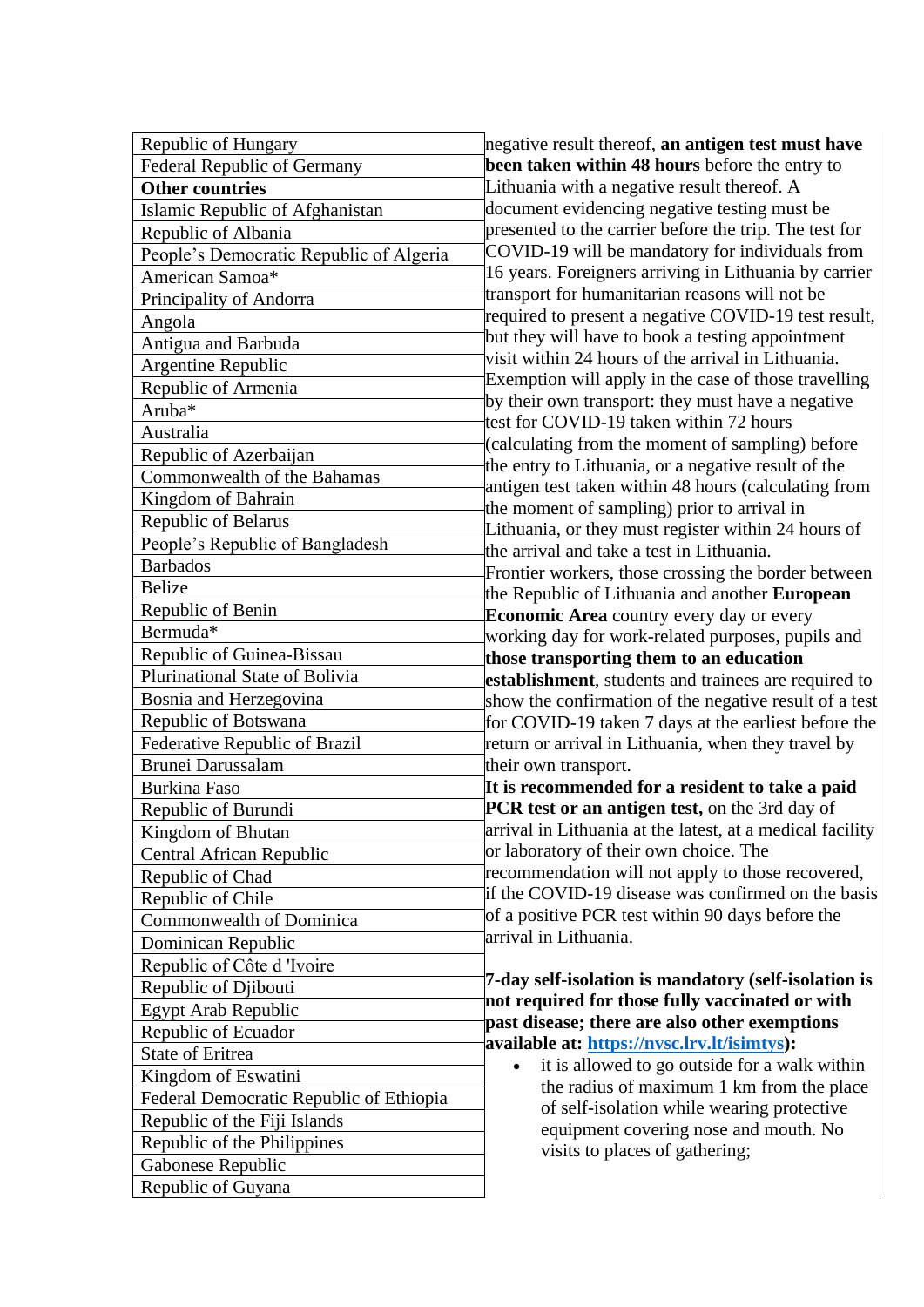| Republic of the Gambia                                         | when staying with other people, it is required<br>$\bullet$                |
|----------------------------------------------------------------|----------------------------------------------------------------------------|
| Republic of Ghana                                              | to self-isolate in a separate room, but those                              |
| Gibraltar*                                                     | staying together do not have to self-isolate;                              |
| Grenada                                                        | it is mandatory to follow other self-isolation<br>$\bullet$                |
| Guam*                                                          | requirements.                                                              |
| Republic of Guatemala                                          |                                                                            |
| Republic of Guinea                                             | If vaccinated individuals self-isolate because the                         |
| Republic of Haiti                                              | 14-day period after the vaccination has not yet                            |
| Republic of Honduras                                           | passed on the day of arrival in Lithuania, they                            |
| Republic of India                                              | may reduce the self-isolation period once the 14-                          |
| Republic of Indonesia                                          | day period has passed after the administration of                          |
| Republic of Iraq                                               | the vaccine dose:                                                          |
| Islamic Republic of Iran                                       | the second dose of the vaccine under the two-dose<br>vaccination schedule; |
| <b>State of Israel</b>                                         | one dose under the single-dose vaccination                                 |
| Jamaica                                                        | schedule;                                                                  |
| Japan                                                          | at least one dose administered to those with the past                      |
| Republic of Yemen                                              | COVID-19 disease (coronavirus infection)                                   |
| Hashemite Kingdom of Jordan                                    | confirmed by a positive SARS-CoV-2 PCR test                                |
| Montenegro                                                     | result.                                                                    |
| <b>United States of America</b>                                | Please notify the NPHC of the fact that 14 days                            |
| <b>United Arab Emirates</b>                                    | have passed of the vaccination by completing the                           |
| United Kingdom of Great Britain and                            | online form at:                                                            |
| Northern Ireland                                               | Those subject to self-isolation exemptions or in                           |
| Cayman Islands*                                                | whose respect the self-isolation time has been                             |
| Christmas Island*                                              | shortened will have to restrict the number of their                        |
| Kingdom of Cambodia                                            | contacts for 14 days of arrival in Lithuania. It is                        |
| Republic of Cameroon                                           | recommended that working persons commute only                              |
| Canada                                                         | between work and home if there is no possibility of                        |
| State of Qatar                                                 | working from home. As regards contacts with                                |
| Republic of Kazakhstan                                         | others, wearing protective equipment covering the                          |
| Republic of Kenya                                              | nose and mouth: face masks, respirators or other                           |
| People's Republic of China                                     | means will remain mandatory, also the observance                           |
| Kyrgyz Republic                                                | of other general instructions for the prevention of<br>COVID-19.           |
| Curaçao*                                                       | The place of self-isolation can only be left at                            |
| Republic of Colombia                                           | <b>NPHC's permission</b>                                                   |
| Union of the Comoros                                           | to go to another place of self-isolation if it                             |
| Democratic Republic of Congo                                   | has to be changed for justified reasons (up to                             |
| Republic of the Congo<br>Democratic People's Republic of Korea | two times during the self-isolation period).                               |
|                                                                | It will be allowed to leave the place of self-isolation                    |
| Republic of Korea<br>Republic of Kosovo*                       | at the notification of the NPHC in the following                           |
| Republic of Costa Rica                                         | cases:                                                                     |
| Republic of Cuba                                               | to resit a maturity examination. It will be<br>$\bullet$                   |
| Coco islands*                                                  | required to adhere to certain conditions;                                  |
| The State of Kuwait                                            | it will be allowed to leave Lithuania and the<br>$\bullet$                 |
| Lao People's Democratic Republic                               | place of self-isolation before the lapse of the                            |
| Kingdom of Lesotho                                             | required period of self-isolation with prior                               |
| Republic of Lebanon                                            | notification of the NPHC for those living or                               |
|                                                                |                                                                            |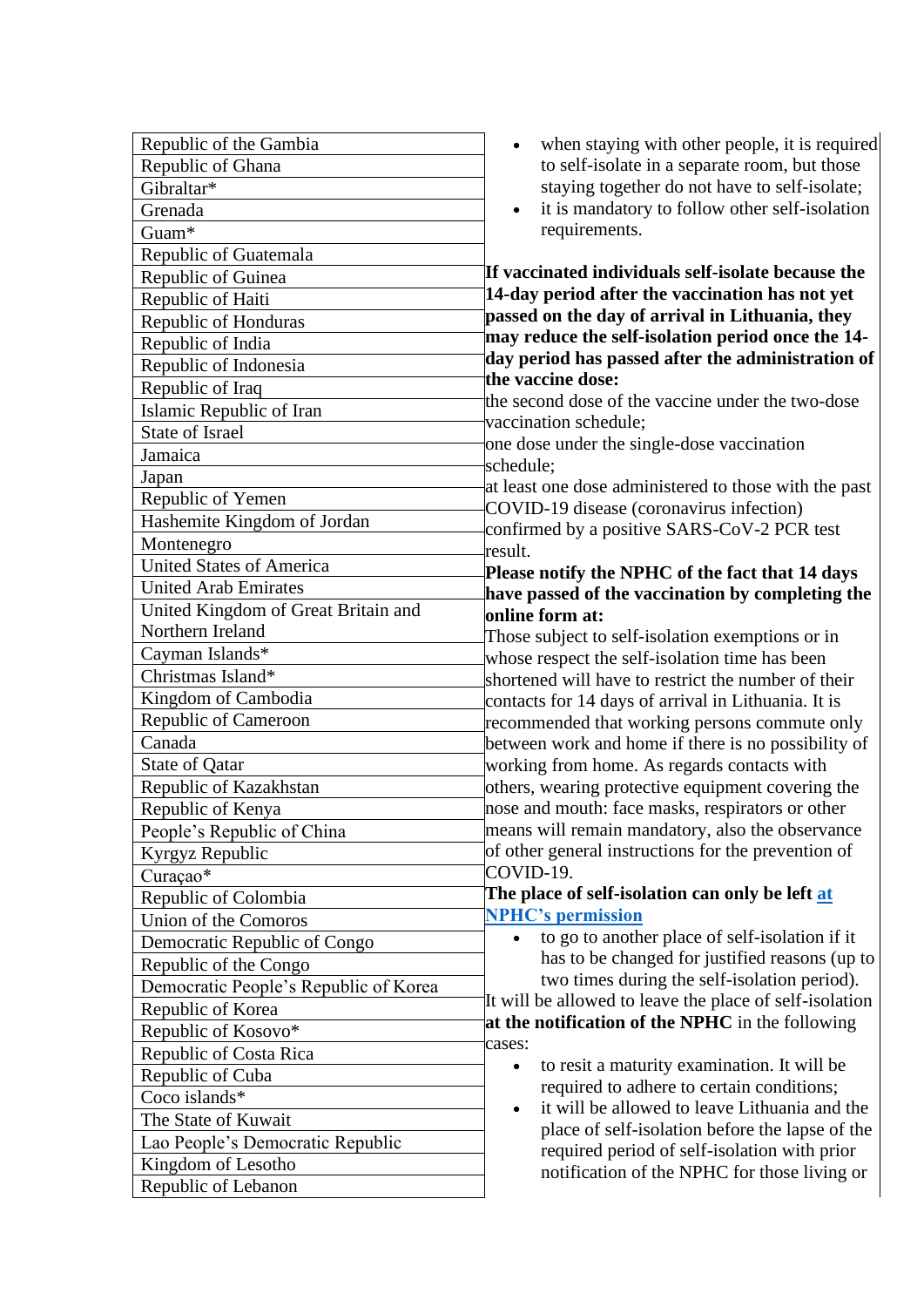| Republic of Liberia                   |
|---------------------------------------|
| State of Libya                        |
| Democratic Republic of Madagascar     |
| Malaysia                              |
| Republic of Malawi                    |
| <b>Republic of Maldives</b>           |
| Republic of Mali                      |
| Kingdom of Morocco                    |
| Republic of the Marshall Islands      |
| <b>Republic of Mauritius</b>          |
| Islamic Republic of Mauritania        |
| <b>United Mexican States</b>          |
| Republic of the Union of Myanmar      |
| <b>Federated States of Micronesia</b> |
| Republic of Moldova                   |
| Principality of Monaco                |
| Mongolia                              |
| Montserrat*                           |
| Republic of Mozambique                |
| Republic of Namibia                   |
| New Zealand                           |
| Republic of Nauru                     |
| Federal Republic of Nepal             |
| Federal Republic of Nigeria           |
| Republic of Niger                     |
| Republic of Nicaragua                 |
| Sultanate of Oman                     |
| Islamic Republic of Pakistan          |
| Palestine*                            |
| Republic of Panama                    |
| Independent State of Papua New Guinea |
| Republic of Paraguay                  |
| Republic of Peru                      |
| Republic of South Africa              |
| Republic of South Sudan               |
| French Polynesia*                     |
| Commonwealth of Puerto Rico*          |
| Republic of Equatorial Guinea         |
| Republic of Rwanda                    |
| <b>Russian Federation</b>             |
| Sakartvelo                            |
| Solomon Islands                       |
| Republic of El Salvador               |
| <b>Independent State of Samoa</b>     |
| Republic of San Marino                |
| Democratic Republic of São Tomé and   |
| Príncipe                              |
| Kingdom of Saudi Arabia               |

working abroad and those who need to leave for health reasons.

## **It will be allowed to leave the place of selfisolation without the notification of the NPHC in the following cases:**

- to make arrangements for the funeral of a close person and the transportation of the remains and/or to participate in the wake ceremony/ funeral of a close person or visit terminally ill patients;
- to go to a medical facility to have nasopharyngeal and oropharyngeal swab specimen collected for a COVID-19 test;
- to go to a medical facility for health care services;
- to transport those unable to take care of themselves to a medical facility for health care services;
- for those who have to go to the place required for handling legal matters;
- those who have their own wedding;
- for high-performance athletes, highperformance sports specialists, highperformance sports instructors and sports medical personnel to go to high-performance sports training, training camps, competitions and institutions or establishments related to their sports activities;
- those that have to go to state institutions, establishments and organisations when summoned by them or to go to the place required for handling legal matters.
- to go to a mobile point to have nasopharyngeal and oropharyngeal swab specimen collected for a COVID-19 test after prior registration with the COVID-19 Hotline at 1808 or with the NPHC, or to transport those unable to take care of themselves.
- travellers who have to go for the second dose of COVID-19 vaccine as per appointment;
- crew members employed in companies engaged in international commercial transportation or who carry out international commercial transportation by all types of vehicles to go for any doze of vaccine as per appointment.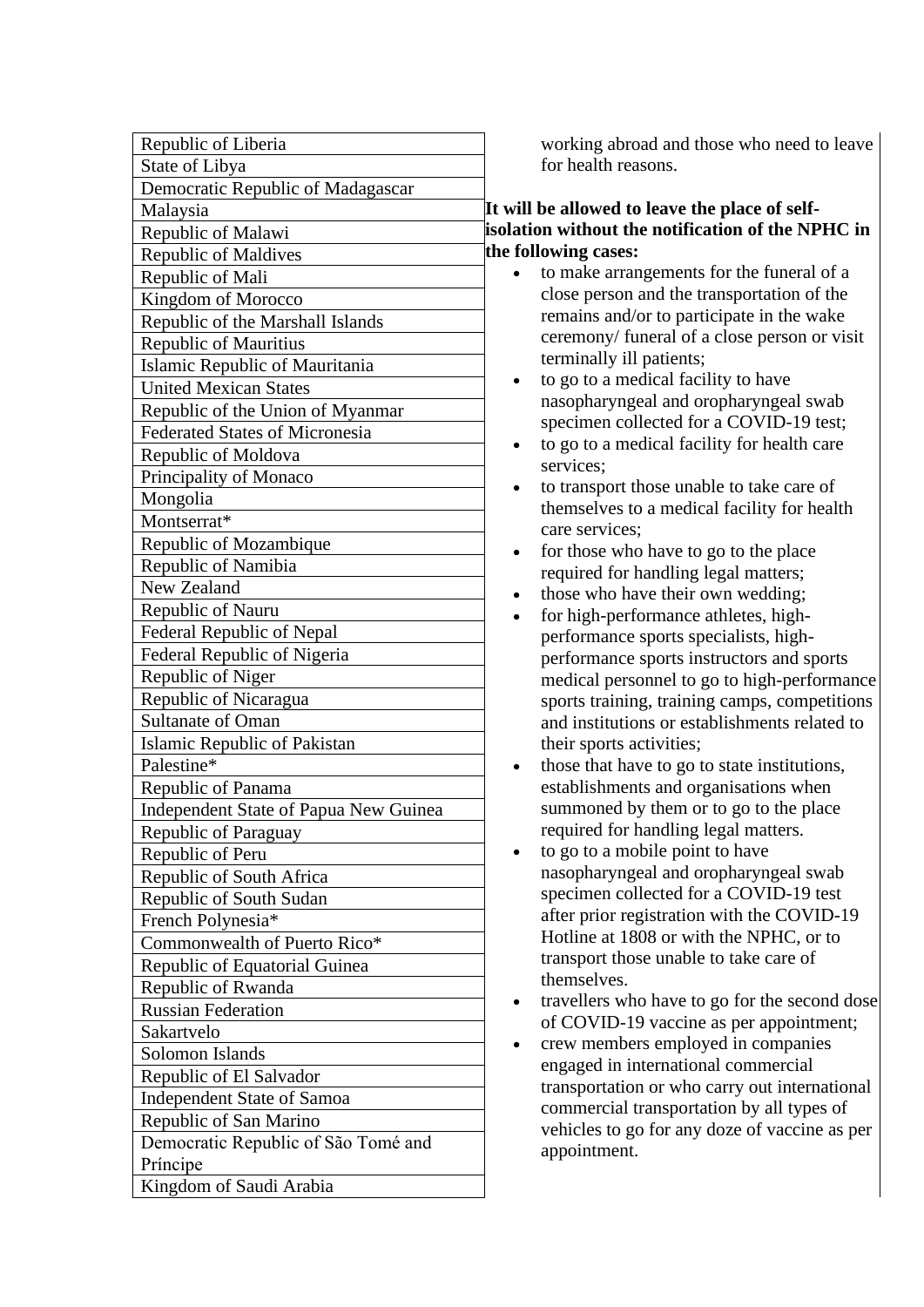| Republic of Seychelles                     | Employees of listed occupations who travel for the   |
|--------------------------------------------|------------------------------------------------------|
| Republic of Senegal                        | purposes of work-related functions (third-country    |
| <b>St Kitts and Nevis</b>                  | nationals arriving in the Republic of Lithuania for  |
| Saint Lucia                                | the purposes of work-related functions at the        |
| Saint Vincent and the Grenadines           | permission of a relevant minister), where a PCR test |
| Republic of Serbia                         | is taken upon arrival in Lithuania and a negative    |
| Republic of Sierra Leone                   | PCR test result is received, may leave the place of  |
| Republic of Singapore                      | self-isolation to go to the place needed to handle   |
| Syrian Arab Republic                       | work or business matters during working hours.       |
| Federative Republic of Somali              |                                                      |
| Republic of Sudan                          |                                                      |
| Republic of Suriname                       |                                                      |
| Republic of North Macedonia                |                                                      |
| Democratic Socialist Republic of Sri Lanka |                                                      |
| The Holy See (Vatican City State)*         |                                                      |
| Republic of Tajikistan                     |                                                      |
| Kingdom of the Thailand                    |                                                      |
| Taiwan*                                    |                                                      |
| United Republic of Tanzania                |                                                      |
| Turks & Caicos Islands*                    |                                                      |
| Republic of Togo                           |                                                      |
| Kingdom of Tonga                           |                                                      |
| Republic of Trinidad and Tobago            |                                                      |
| Republic of Tunisia                        |                                                      |
| Republic of Turkey                         |                                                      |
| Turkmenistan                               |                                                      |
| Tuvalu                                     |                                                      |
| Republic of Uganda                         |                                                      |
| Ukraine                                    |                                                      |
| Oriental Republic of Uruguay               |                                                      |
| Republic of Uzbekistan                     |                                                      |
| Republic of Vanuatu                        |                                                      |
| <b>Bolivarian Republic of Venezuela</b>    |                                                      |
| Socialist Republic of Vietnam              |                                                      |
| Republic of Zambia                         |                                                      |
| Republic of Zimbabwe                       |                                                      |
| Republic of Cabo Verde                     |                                                      |
|                                            | <b>Countries in orange (yellow) category</b>         |

| <b>Countries in orange (vellow) category</b>      |
|---------------------------------------------------|
| Travellers to Lithuania will be required to       |
| complete an online registration form no earlier   |
| than 48 hours before the start of the trip and to |
| show the confirmation (QR code) to the carrier    |
| when boarding the vehicle, or those travelling by |
| their own transport will have to show it to the   |
| NPHC staff or other officers at the border        |
| checkpoint or passenger checkpoint.               |
| Frontier workers, also those crossing the border  |
| between the Republic of Lithuania and another     |
| European Economic Area country every day or       |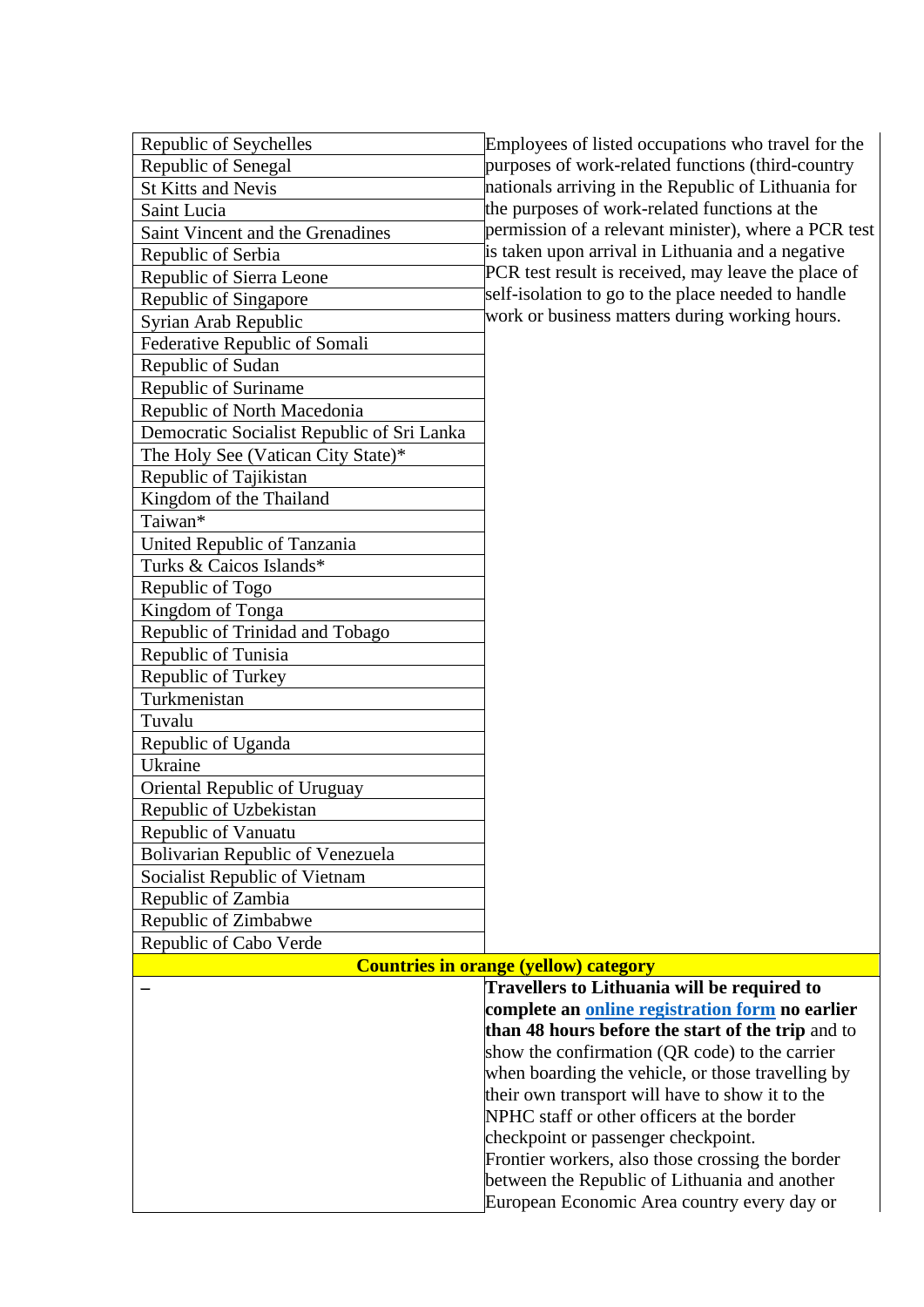every working day for work-related purpose, pupils and those transporting them to an education establishment, also students and trainees must register **at least once a month,** except when travelling by passenger transport.

Cruise ship passengers are not required to complete a passenger form if the ship's crew submits a Maritime Declaration of Health to the National Public Health Centre in accordance with the International Health Regulations and Medical-Quarantine Control Regulations of the NPHC.

Those who have not been vaccinated against COVID-19 and do not have a history of past infection and do not belong to any other exemption [group](https://nvsc.lrv.lt/isimtys) **will be required to have a COVID-19 test (**only **PCR or antigen tests will be recognised**; a serological antibody test result will not be recognised).

**A PCR test for COVID-19 must be taken within 72 hours before entry to Lithuania with a negative result thereof, an antigen test must be taken within 48 hours before entry to Lithuania with a negative result thereof. A document evidencing negative testing must be presented to the carrier before the trip.** The test for COVID-19 will be mandatory for individuals from 16 years. Foreigners arriving in Lithuania by carrier transport for humanitarian reasons will not be required to present a negative COVID-19 test result, but they will have to book a testing appointment visit within 24 hours of the arrival in Lithuania. Exemption applies in the case of those travelling by their own transport: they have to have a negative test for COVID-19 taken within 72 hours (calculating from the moment of sampling) before the entry to Lithuania, or a negative result of the antigen test taken within 48 hours (calculating from the moment of sampling) prior to arrival in Lithuania, or they have to register within 24 hours of the arrival and take a test in Lithuania. Frontier workers, those crossing the border between the Republic of Lithuania and another **European Economic Area** country every day or every working day for work-related purpose, pupils **and those transporting them to an education** 

**establishment**, students and trainees are required to show the confirmation of the negative result of a test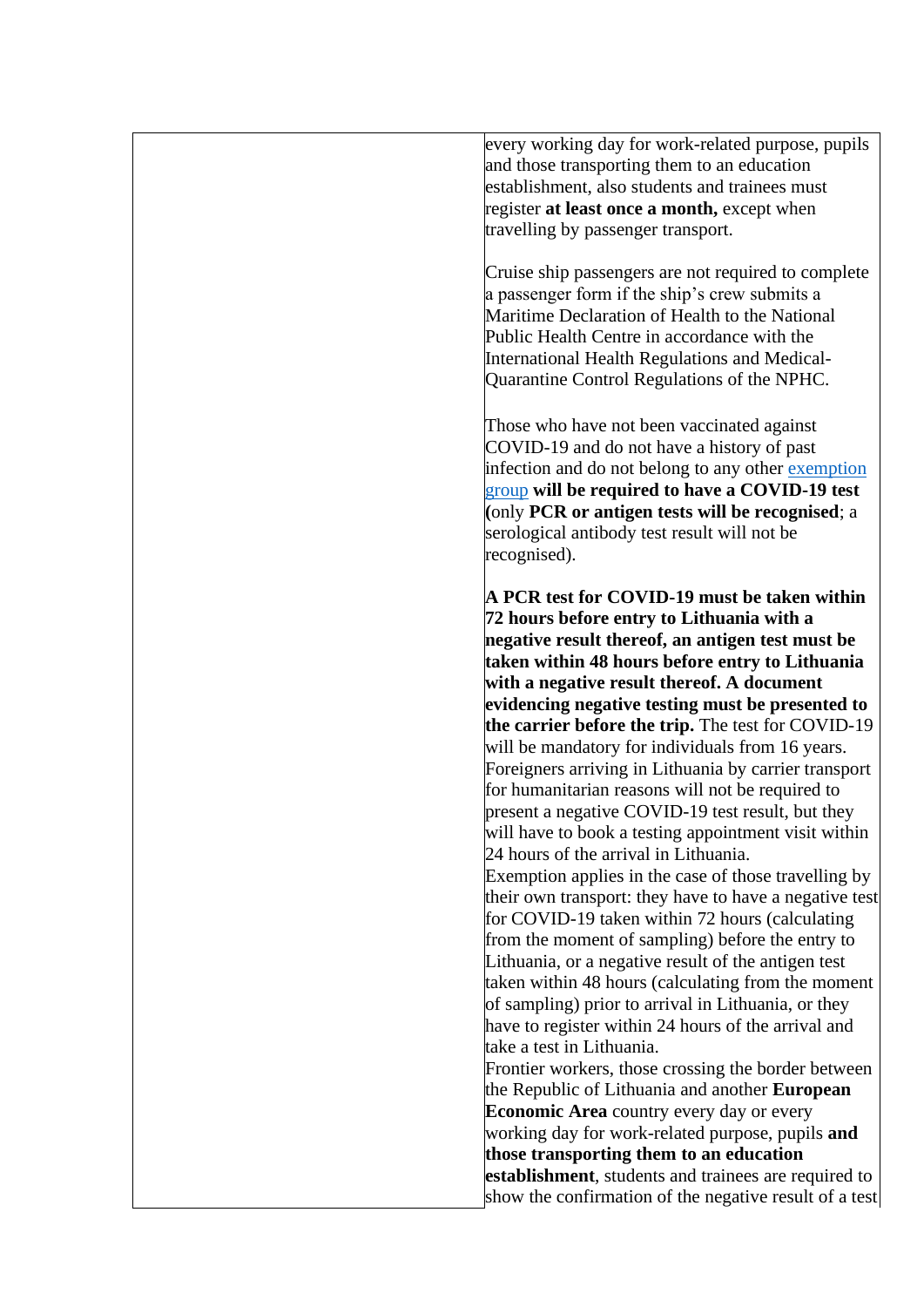| for COVID-19 taken 7 days at the earliest before                    |
|---------------------------------------------------------------------|
| returning to or arriving in Lithuania, when they                    |
| travel by their own transport.                                      |
| It is recommended for a resident to take a paid                     |
| PCR test or an antigen test, on the 3rd day of                      |
| arrival in Lithuania at the latest, at a medical facility           |
| or laboratory of their own choice.                                  |
|                                                                     |
| The recommendation will not apply to those                          |
| recovered, if the COVID-19 disease was confirmed                    |
| on the basis of a positive PCR test within 90 days                  |
| before the arrival in Lithuania.                                    |
|                                                                     |
| No self-isolation required.                                         |
| <b>Countries in green category</b>                                  |
| Travellers to Lithuania will be required to                         |
| complete an online registration form no earlier                     |
| than 48 hours before the start of the trip and to                   |
| show the confirmation (QR code) to the carrier                      |
| when boarding the vehicle, or those travelling by                   |
| their own transport will have to show it to the                     |
| NPHC staff or other officers at the border                          |
| checkpoint or passenger checkpoint.                                 |
|                                                                     |
| Frontier workers, also those crossing the border                    |
| between the Republic of Lithuania and another                       |
| European Economic Area country every day or                         |
| every working day for work-related purpose, pupils                  |
|                                                                     |
| and those transporting them to an education                         |
| establishment, also students and trainees must                      |
| register at least once a month, except when                         |
| travelling by passenger transport.                                  |
|                                                                     |
|                                                                     |
| a passenger form if the ship's crew submits a                       |
| Maritime Declaration of Health to the National                      |
| Public Health Centre in accordance with the                         |
| International Health Regulations and Medical-                       |
| Quarantine Control Regulations of the NPHC.                         |
| Those who have not been vaccinated against                          |
| COVID-19 and do not have a history of past                          |
| infection and do not belong to any other exemption                  |
| group will be required to have a COVID-19 test                      |
| (only PCR or antigen tests will be recognised; a                    |
| serological antibody test result will not be                        |
| Cruise ship passengers are not required to complete<br>recognised). |